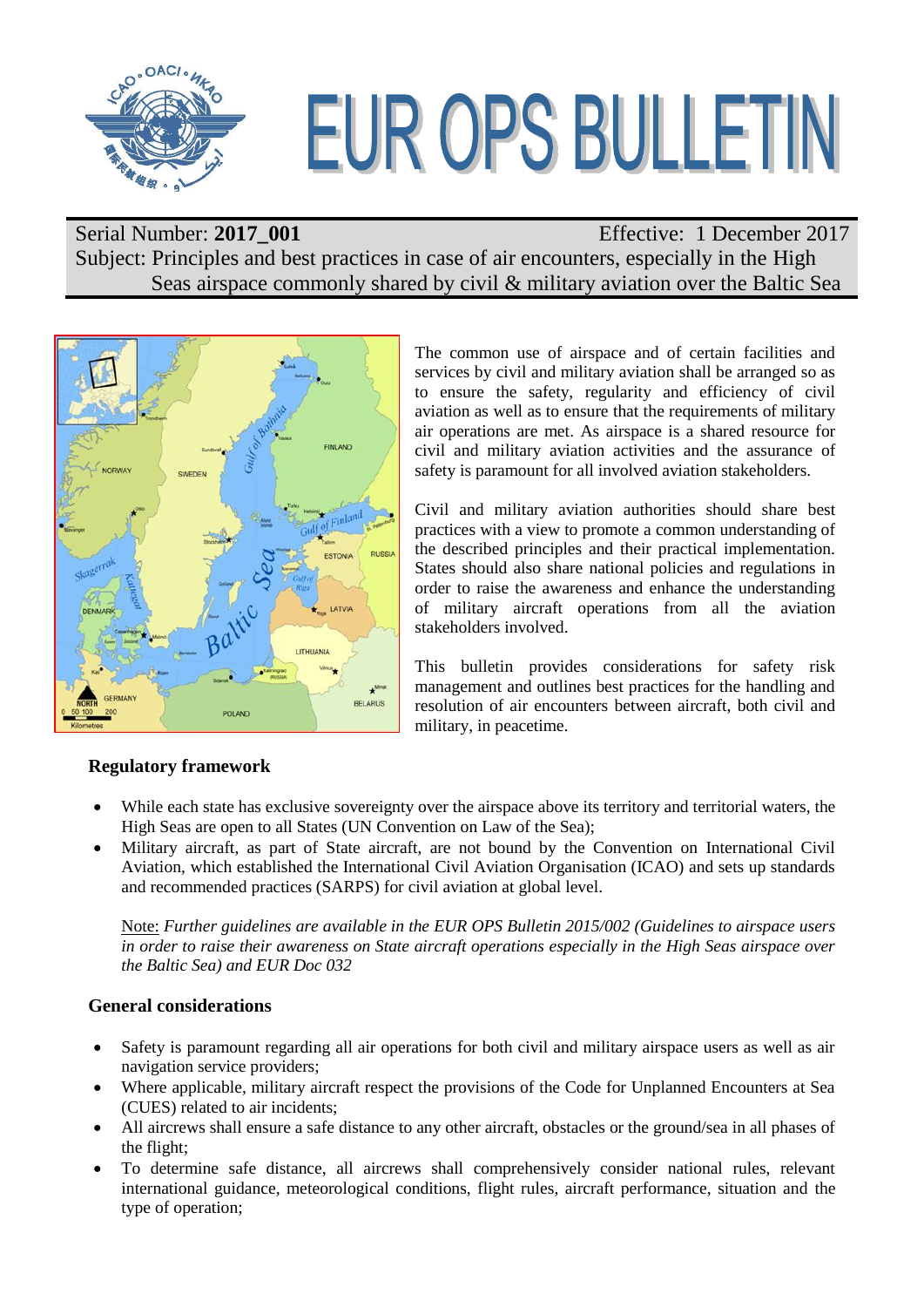- In addition to the provisions from the *ICAO Manual concerning Interception of Civil Aircraft (MICA) (Doc 9433),* the pilots in command of involved aircraft, in case of an interception for the purpose of identification, verification or escort, will operate in the interest of common safety, maintaining safe distance/separation and avoiding reckless manoeuvres that could be interpreted as provocative;
- Any aircraft involved in an encounter in the air should, in the interest of flight safety, conduct active communications as much as practicable, and the communication should include, as a minimum:
	- o the clarification of identity;
	- o the aircraft manoeuvring intentions;
	- o the events in progress or planned events that could impact air safety;
	- o any emergency or other critical flight status information.

# **Best practices for the handling and resolution of air encounters between civil and military aircraft in peacetime**

 The pilot in command is solely responsible for judging whether the safe conduct of his flight is endangered by another aircraft that has a right to operate in the same airspace. This judgement should balance the perceived risk of an air encounter against the likelihood of a real incident. Therefore,

### **Civil aircrews should consider:**

- o The different regulatory framework for flights over sovereign airspace which are mostly conducted in controlled airspace and for the flights conducted over High Seas airspace;
- o The use of all available means (i.e. traffic advisories, Radio Communications) or methods (i.e. see-and-avoid) to minimise the risk of collisions;
- o The application of the principles of airmanship and the Rules of Air (ICAO Annex 1 and Annex 2).

## **Military aircrews should consider the potential consequences before engaging in actions that could be misinterpreted. The actions that aircrews generally avoid include:**

- o Unreasonable actions that prevent other aircraft to manoeuver safely including launch and recovery;
- o Approaching other aircraft at an excessive/high closure rate;
- o Use of FCR (Fire Control Radar) at (very) close range in such a manner which could be misconstrued as preparation for weapons deployment;
- o Use of lasers in such a manner as to cause harm to personnel or damage equipment on board other aircraft;
- o Except in the case of distress, the discharge of signal rockets, weapons or other objects in the direction of other aircraft

### **Air Traffic Control should consider:**

- o To share all available information of all known traffic to adjacent ATC units;
- o When necessary, provide traffic information of non-identified traffic to all affected aircraft under control according to national rules and regulations.